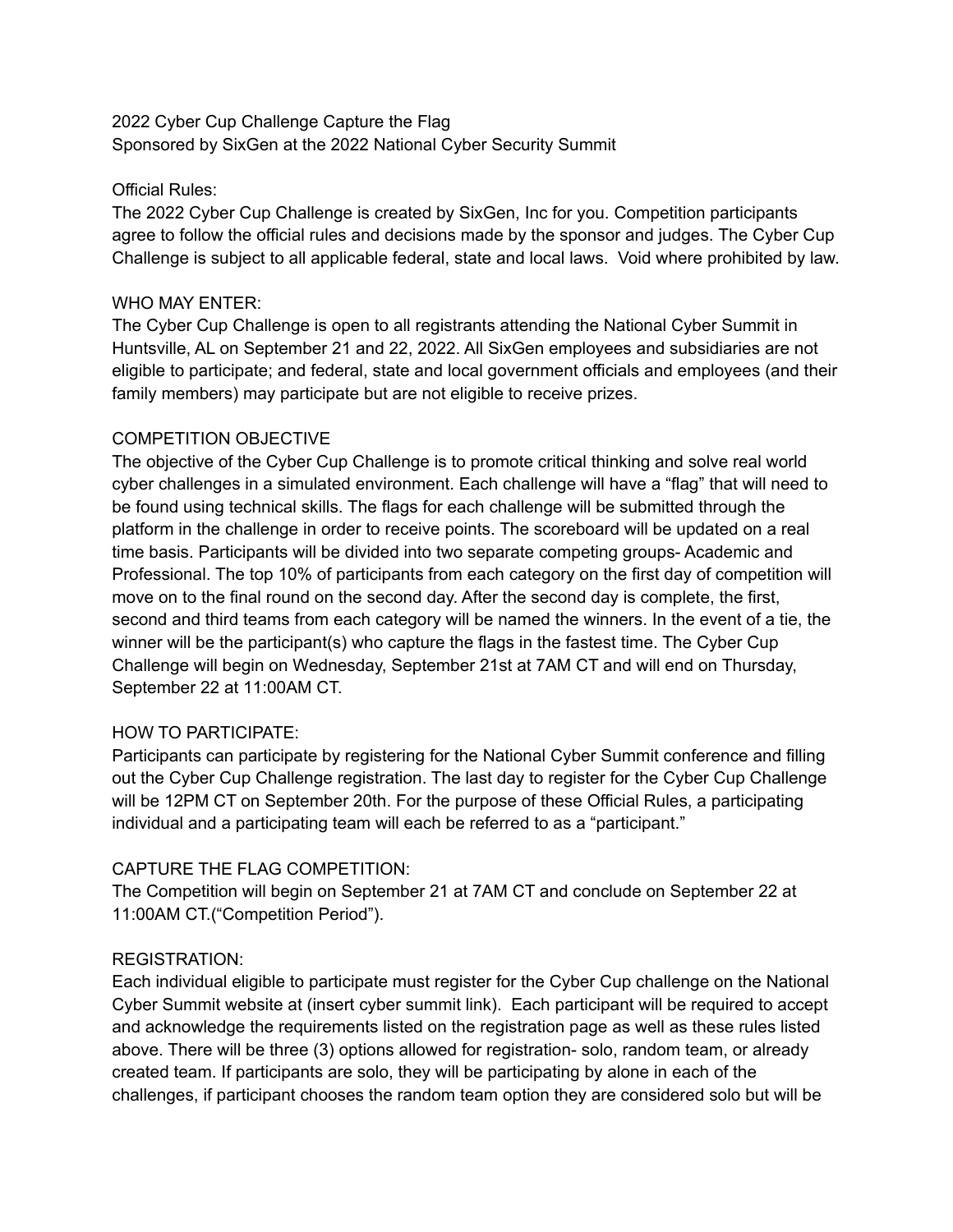randomly placed in a team who is needing members, and if participant already has a team created with three other participants, they are to indicate team name on the registration form. \*\*IF choosing the option that indicates participant already has a team, each team member MUST type in the same team name (case sensitive). Each team will have up to 4 participants maximum.

# COMPETITION STRUCTURE:

The Cyber Cup Challenge will occur in a two part event. Part one starting at 7:00AM and ending at 5:00p.m. on September 21st and Part two starting at 7:00AM and ending at 11:00AM on September 22. The first part will take place on September 21st and all registrants will be eligible to compete. The top 10% of participants from each category on the first day will move onto the qualifying event on the second day. The top three (3) scoring participants from the qualifying round on the second day, in each category (Academic and Professional) will be chosen as the 1st, 2nd, and 3rd place winners.

Ground Rules:

- Participants must register through the National Cyber Summit website registration page
- Participants must acknowledge and accept all requirements and rules
- Sponsor will provide the server for participants to connect to
	- Participants will need to bring their own laptops that will meet the requirements on registration
- No outside help is allowed during the Competition Period
	- No unregistered or remote players are allowed
	- Do not try to exchange flags/write-ups/hints of the challenges during the competition with other teams participating or with other external entities.
- All equipment must remain in the Competition Arena at all times, unless otherwise given permission by SixGen.
- All phone calls/meetings should be taken outside the Competition Arena
- Challenges can be attempted in any order
- WINNERS MUST BE IN ATTENDANCE WHEN ANNOUNCED TO RECEIVE THE PRIZE
- If under the age of 18, your parent/guardian must be present the day of competition
- No sabotaging or fratricide is allowed or accepted in this environment. This includes attempting to alter or disrupt another participant's efforts or challenges before or after a flag is captured.
- No Attacks on any systems or equipment outside of this environment and Competition Arena are allowed.
- It is strictly forbidden to perform any kind of Denial of Service or any other unwanted actions against the servers or associated infrastructure.
- Do not try to brute force the flag submission system.
- Do not perform any unwanted actions against other teams/members.
- All teams must consist of a maximum of 4 members. Teams with more members will be disqualified.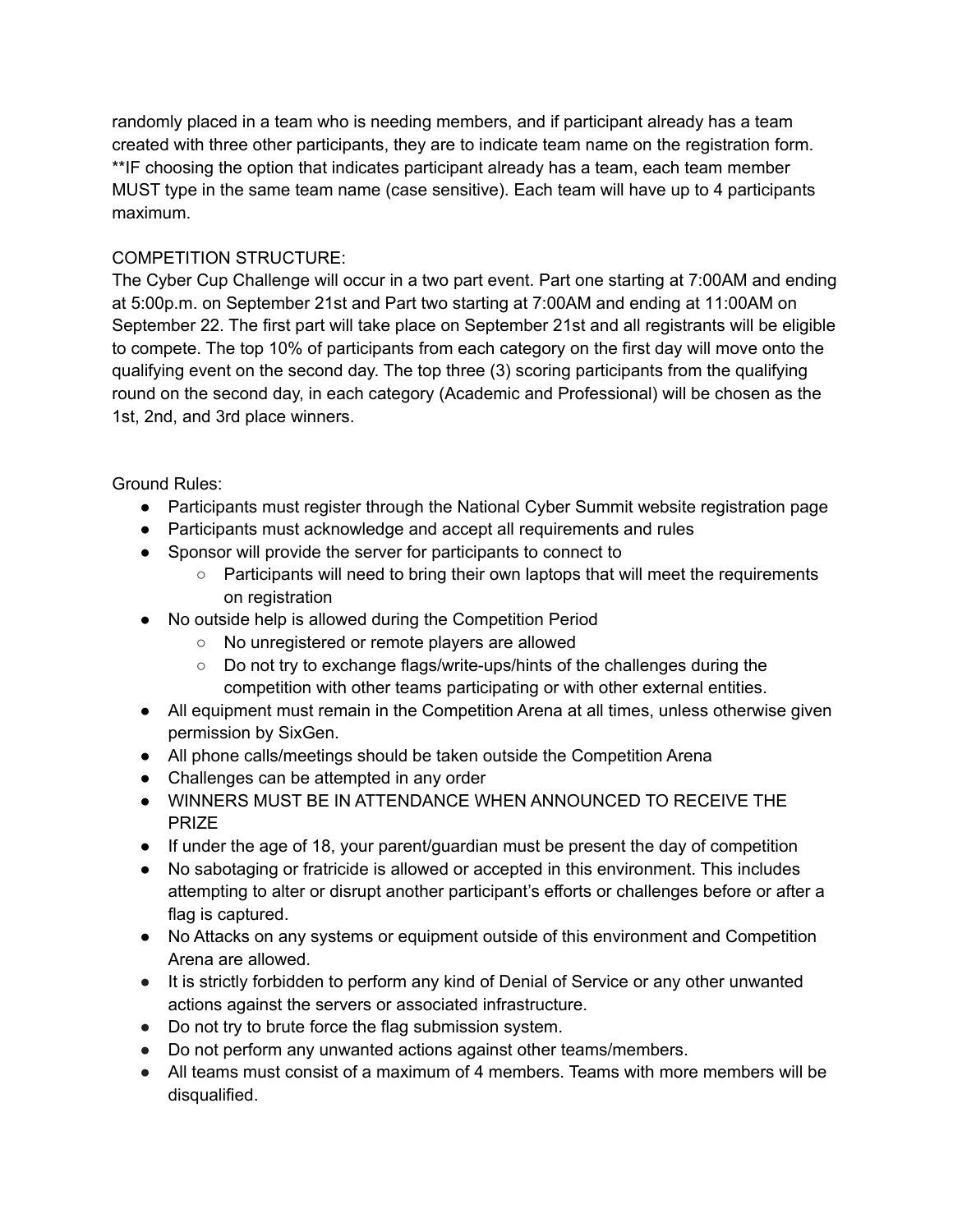- Please familiarize yourself with the ToS in place regarding our content and intellectual property.
- Any violation of these terms will automatically disqualify the player from the competition.

# WINNER NOTIFICATION:

All challenges offer "flags" with varying point value. The winners in each category will be determined by the most points accumulated on each day. The points will be reset on the second day for all qualifying participants. The scoreboard will be updated in real time and will not be available for viewing as the competition comes to a close in order to keep the winners a surprise. The final rankings will be reflected on the scoreboard at the end of the event. In the event of a tie, the fastest participant wins.

# PRIZES:

The National Cyber Summit organizer, Event Power, will distribute the prize money upon completion of the challenge and forms needed to be filled out by each individual. Winners will be given individual checks paid out by Event Power. A winner may not transfer, substitute, or assign the prize to another person(s). Winner is responsible for all federal, state and local taxes associated with acceptance and use of a prize as well as any other costs and expenses associated with prize acceptance and use not specified herein as being awarded. A potential winner will be disqualified if Sponsor determines, in its sole discretion that awarding a prize to such potential winner may violate professional standards to which Sponsor or its affiliates are subject. A potential winner must notify the Sponsor if accepting a prize would violate their employer's policies.

# CODE OF CONDUCT / HONOR CODE:

It is expected for all behavior of participants to be professional. Each participant will be held to the highest standards of integrity and respect throughout the Competition and Summit. Any violation of the rules and/or code of conduct is subject for immediate disqualification.

# GENERAL CONDITIONS:

SixGen, Inc. and the National Cyber Summit are are not responsible for any lost, late, incomplete, inaccurate, stolen, misdirected, undelivered, delayed or garbled entries, items or email; or for lost, interrupted or unavailable network, server, Internet Service Provider (ISP), Website, Website, or other connections, availability or accessibility or miscommunications or failed computer, satellite, telephone or cable transmissions, lines, or technical failure or jumbled, scrambled, delayed, or misdirected transmissions or computer hardware or software malfunctions, failures or difficulties, or other errors or malfunctions of any kind whether human, mechanical, electronic, network typographical, printing or otherwise relating to or in connection with the Competition, including, without limitation, errors or malfunctions which may occur in connection with the administration of the Competition, the processing or judging of entries, the announcement of the prizes or in any Competition-related materials. Released Parties are also not responsible for any incorrect or inaccurate information, whether caused by site users,